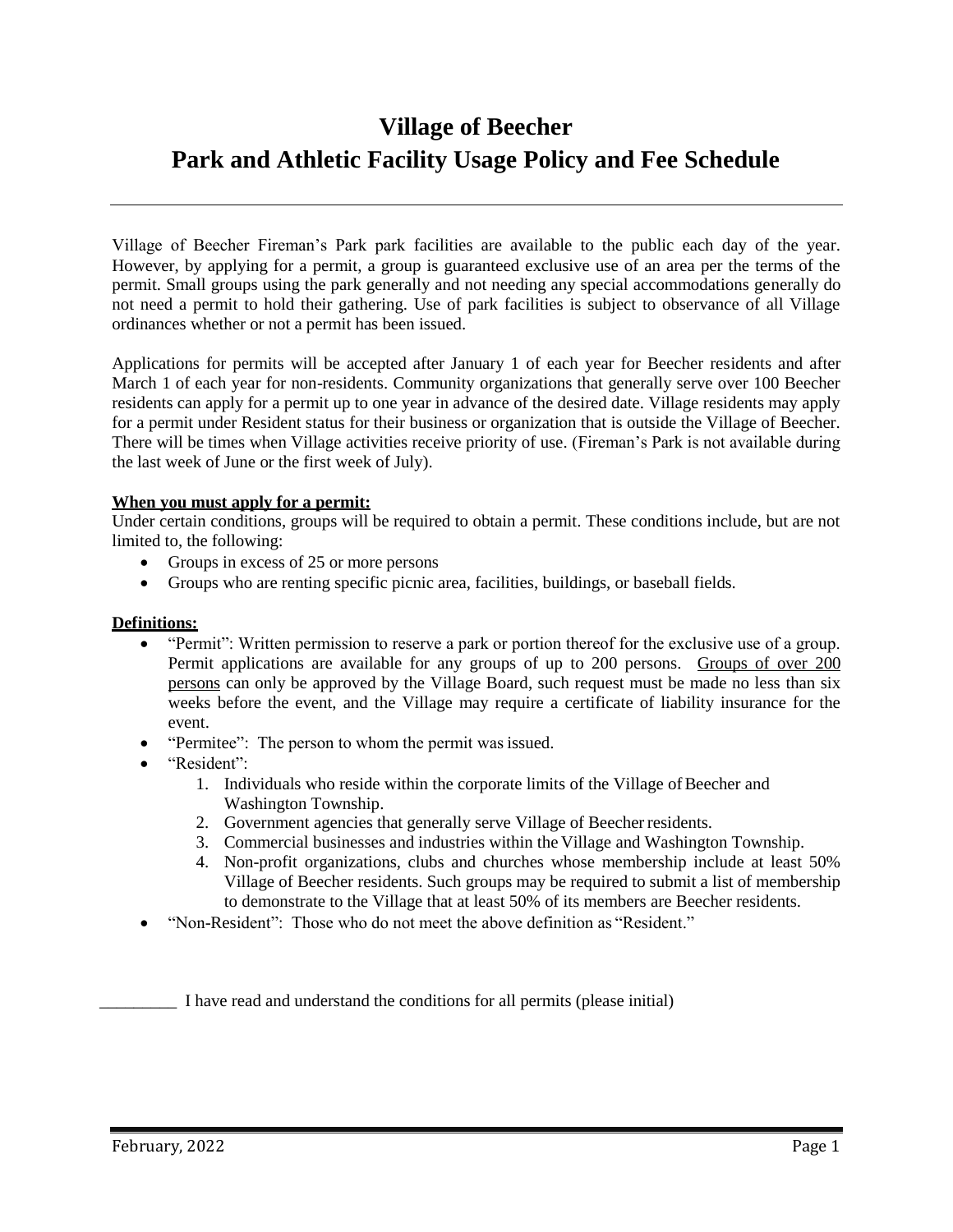- 1. All requests must be made at least 2 weeks prior to the desired date(s). All fees and security deposits must be paid in full at the time of the application.
- 2. Park hours are dawn to dusk. Only individuals or groups with official Village of Beecher Permits may be in the park when the park is officiallyclosed.
- 3. Permits for pavilions are based on a 6-hour time period. Fees for ball fields are based on a four (4) hour time period. Additional time can be permitted. Permits of pavilions and buildings does not include exclusive use of other park areas.
- 4. A date can be reserved without payment for up to one week. After that time, the Village reserves the right to make the date available to someone else.
- 5. Permits can be issued only to persons age 21 or over. No permit shall be issued for an event for minors unless it will be supervised by a person age 21 or over.
- 6. The Village reserves the right to make adjustments to the assignment of park facilities and athletic fields regardless of the permit issued by providing adequate notice to the group.
- 7. Alcohol is prohibited in the park, unless the appropriate licenses are obtained. No open fires unless otherwise approved by the Village. Posting of advertisements or the sale of any products or services without Village approval is prohibited.
- 8. Any use of sound amplification equipment must be applied for on the application and is subject to approval by the Village Administrator. Noise produced by sound amplification equipment shall not go beyond the sound level described in the Village ordinance. All sound amplification equipment must be turned off by dusk, unless a special permit is granted by the Village.
- 9. The Permitee shall be responsible to see that the facilities are left in the same condition in which they were found. Failure to comply may result in loss of the security deposit and, if applicable, additional charges. Applicant is responsible for the disposal of all trash in the permitted area after the event.
- 10. The Village is not responsible for any injuries or damage to personal property.
- 11. Restrooms are generally available during park hours of operation. Additional restrooms may be required by the Village at the cost of the applicant depending on the size of the event.
- 12. For reasons of safety, other than Village vehicles and emergency vehicles, no vehicles are allowed on grass areas of park or on park interior roads, including parking. Violators will be ticketed. Permit holders who have received approval for a large amusement (moon walk, etc.) may be allowed vehicular access only with a Village employee's escort and only if this arrangement has been preapproved. This accommodation shall not be given for delivery of normal picnic materials such as grill, coolers, etc. Other persons or groups with large deliveries of materials into the park will also need to receive approval for an escort by a Village employee in order to gain vehicular access.
- 13. The Permitee agrees to all policies contained and related Village ordinances as condition for receiving the permit. Any private for-profit activity in the park requires Village Board approval.
- 14. Any misrepresentation by the applicant in the information submitted in the application may result in forfeiture of the security deposit.
- 15. For activities at any Village facility/park for groups over 50 people, the Village reserves the right to schedule additional staffing and security and assess appropriate additional charges should the scope of the usage, in the opinion of the Village Administrator and/or Chief of Police require such measures.

### **I have read and understand the Conditions for all Permits (please initial).**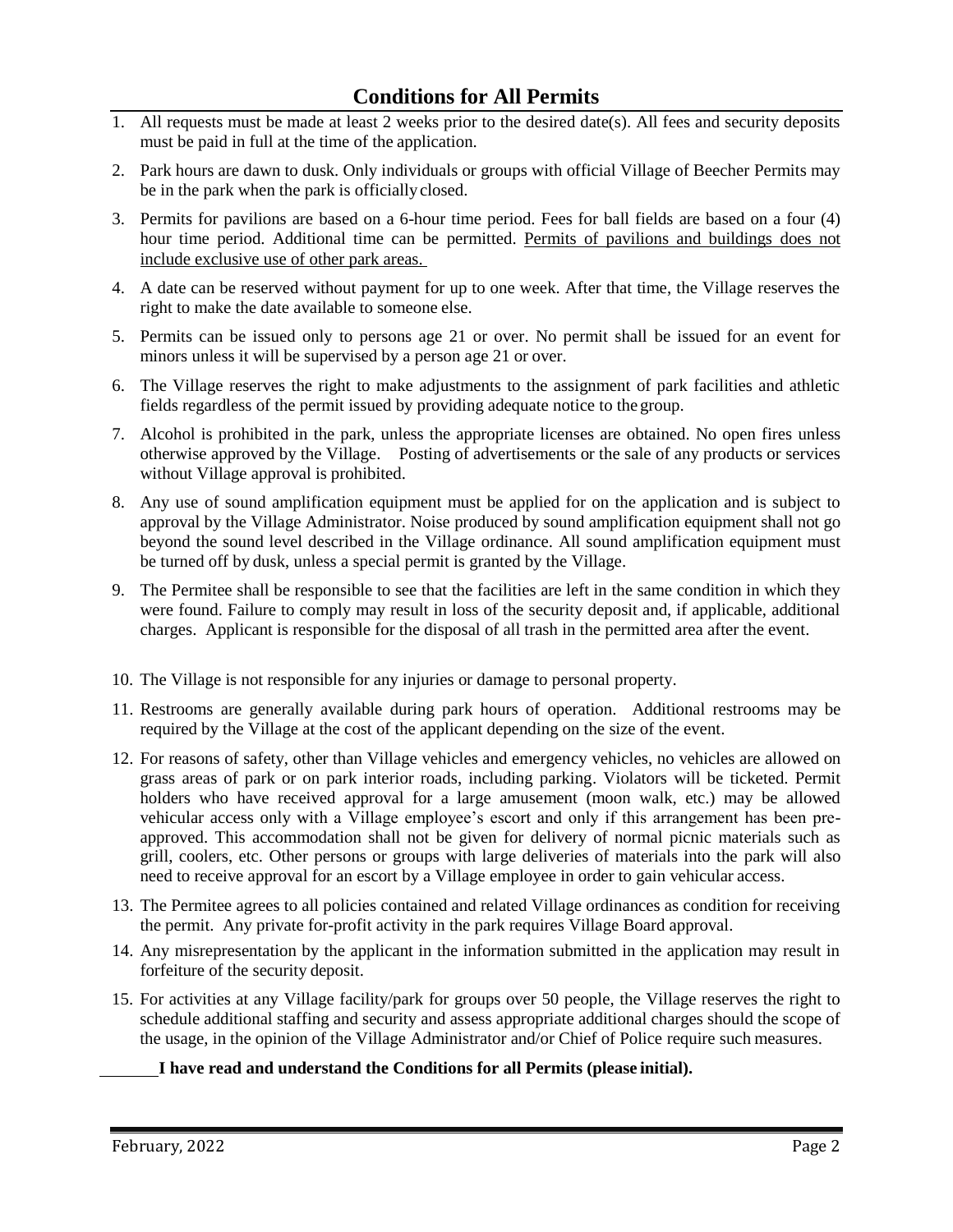16. The Event may be shut down and permit revoked by the Village Administrator, Chief of Police or other representative of the Village in the event that the event becomes a disturbance of the peace or failure of the applicant to comply with Village Ordinances.

# **Special Conditions for Event Permits**

- 1. Groups shall have exclusive use of only the facilities that are listed on the permit.
- 2. If it is determined by Village staff that an applicant had more people than what was stated on permit, additional fees may be deducted from the applicant's security deposit or charged.
- 3. Groups are restricted to no more than one (1) amusement, such as, moon walks, etc. Use of such amusements must have the expressed permission by the Village Administrator on the approved Permit. The group must provide the Village with a certificate of insurance for the use of the amusement item naming the Village as an additional insured. The amusement item shall be only for the use of the group's participants. No admission charge shall be made for the use of the amusement.
- 4. Note that use of any electrical appliances is limited to the 15 AMP service at thepavilions.
- 5. Village personnel are generally not available. Requests for additional services by Village personnel will be billed at \$50.00/hour.
- 6. Cancellation notice must be received at least one working day before the event or a \$15.00 cancellation fee will be deducted from the security deposit.
- 7. Rainout policy If a group's event is rained out, a full refund (minus a \$4.00 check processing charge) will be issued upon request if the group does not request a new date.
- 8. The Village reserves the right to cancel the activity with at least a two-weeknotice.
- 9. The Village Administrator may waive permit fees in whole or in part for those entities that provide pro bono services or waive similar fees to the Village.

**I have read and understand the Special Conditions for all Event Permits (please initial).**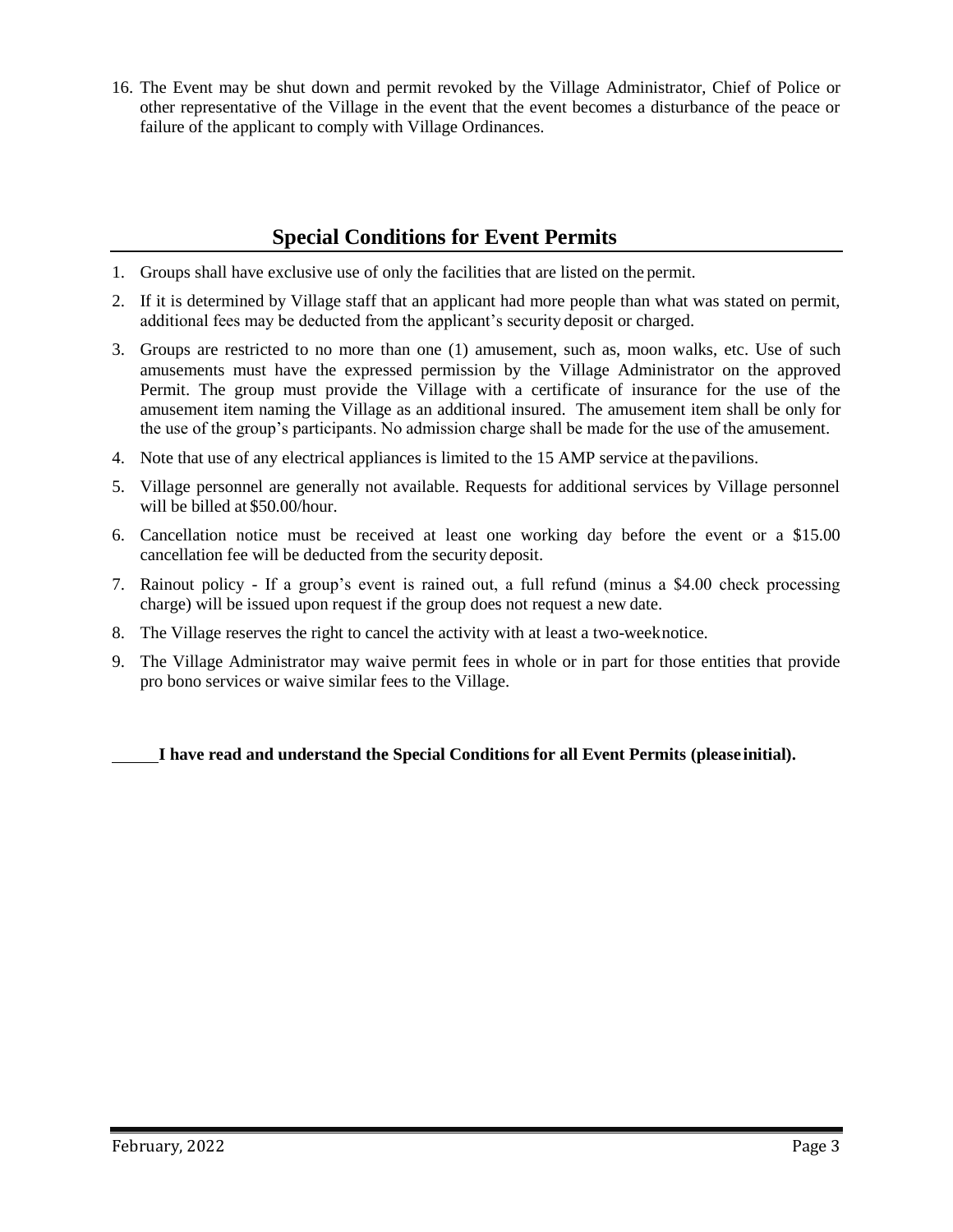# **Special Conditions for Athletic Facilities Permits**

- 1. The Village Administrator, or designee, will assign Park Athletic Field Permits based on the following:
	- Past record by the organization in the care of Village facilities in accordance with Village ordinances, policies and procedures.
	- The number of Beecher residents served by the organization in the previous year.
	- The organization's submission of a certificate of insurance with appropriate coverage and a Hold Harmless Agreement naming the Village as an Additional Insured.
- 2. Permits are not issued nor can athletic facilities be used for conducting private lessons or instruction for profit without the expressed written permission of the Village Administrator.
- 3. The Village reserves the right to waive or modify fees to those organizations which provide the Village with funding for park capital improvements or otherwise donate to the Village.
- 4. The Village Administrator can revoke the Athletic Facilities permit at any time for a group's violation of the terms of the permit, Village policies or Village ordinance.

**I have read and understand the Special Conditions for Athletic Facilities Permits (please initial)**.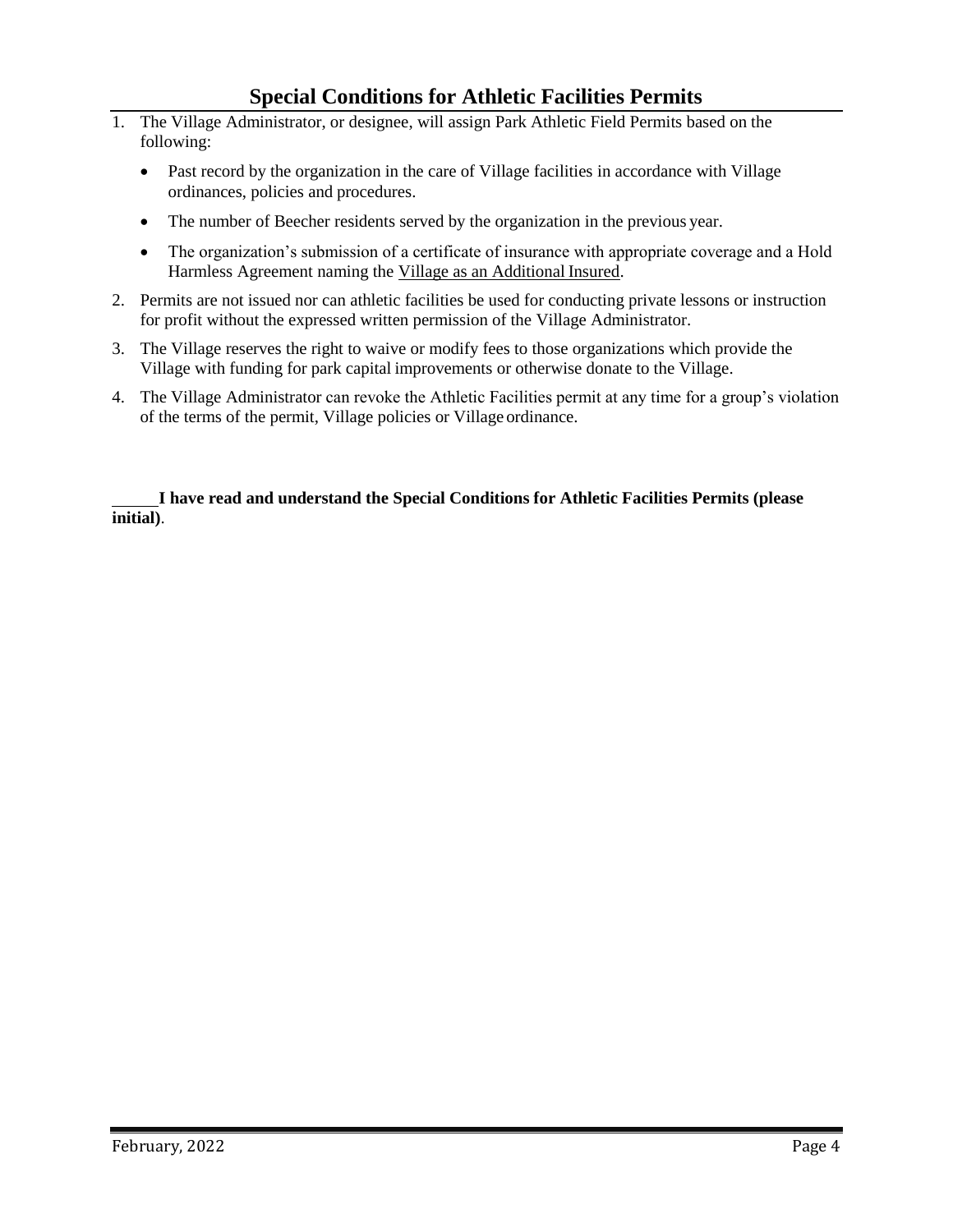## **PERMIT FEES FOR FIREMEN'S PARK**

| One Day Reservation               | Resident | Non-Resident |
|-----------------------------------|----------|--------------|
| Picnic Grove, Pavilions and Stage | \$100.00 | \$200.00     |

(Rental of the park includes use of picnic tables)

Firemen's Grill and Vendors Building \$100.00 \$200.00 Baseball Fields (per field)  $$100.00/hr.$  \$200.00/hr. Security/Police Protection  $$50.00$  per officer per hour Public Works (Clean-Up)  $$50.00$  per worker per hour

## **REFUNDABLE SECURITY DEPOSIT FOR ALL PERMITS**

#### (FOR CLEANUP OF PARK)

| Grove, Pavilions, Stage                          | \$50.00   |
|--------------------------------------------------|-----------|
| Firemen's Grill and Vendors Building, Pavilions, | \$250.00  |
| Stage, and Picnic Grove                          | no charge |
| Baseball Fields (per field)                      | \$100.00  |

#### **Notes:**

1. Permits are based on a six (6) hour time period.

2. Fees include trash removal.

The Village Administrator may waive the Permit Fees in whole or in part for those organizations that provide capital improvements to the Village's parks or otherwise donate or provide community services.

> Beecher Village Hall 625 Dixie Highway/PO Box 1154 Beecher, IL 60401 Phone: (708) 946-2261

### **I have read and understand the Conditions for all Permits (please initial).**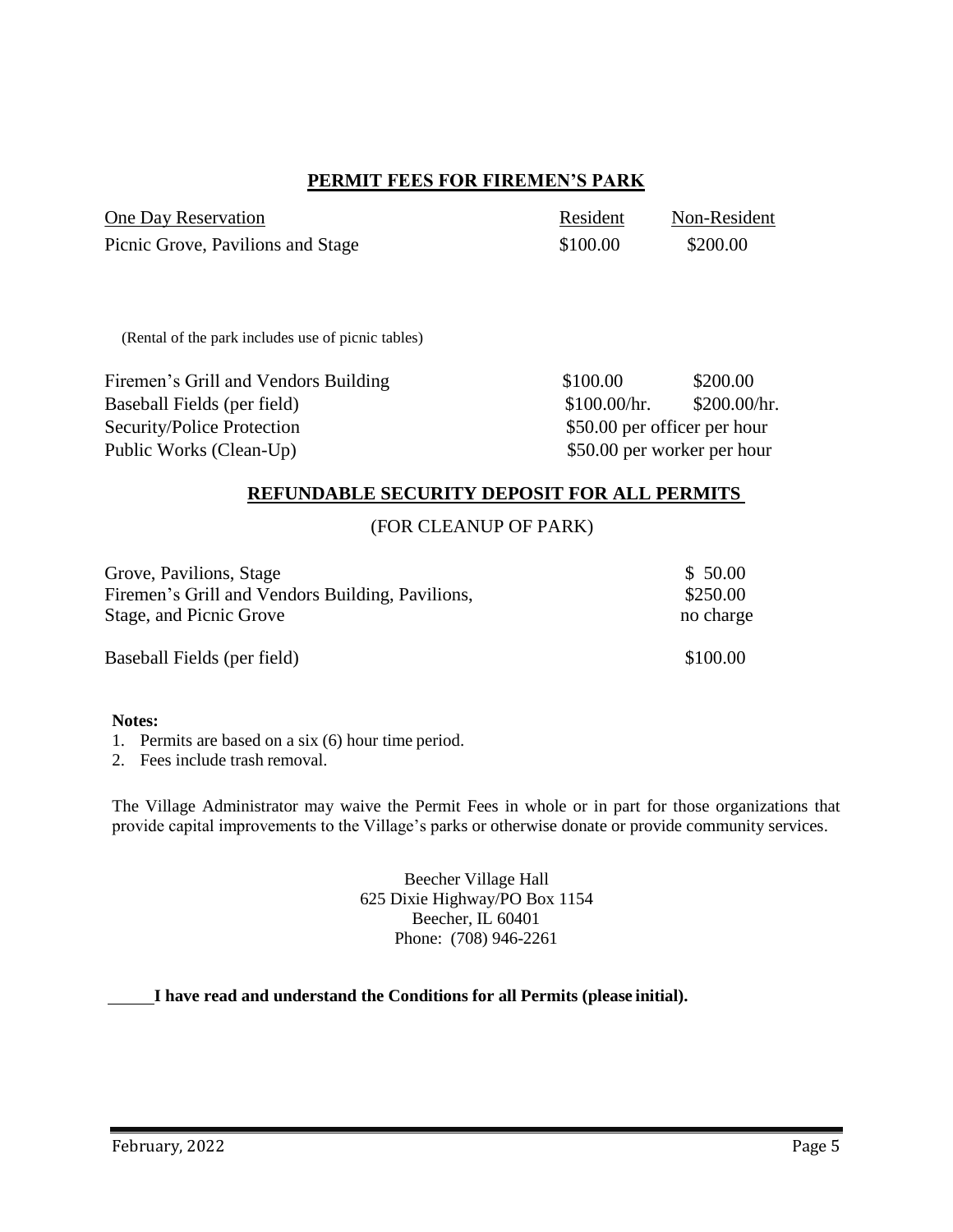Permit No.

# **Park and Athletic Facility Permit Application**

| <b>Applicant Name</b>                                                                         |                                                 |                                                                | <b>Event Date</b>                             |           |
|-----------------------------------------------------------------------------------------------|-------------------------------------------------|----------------------------------------------------------------|-----------------------------------------------|-----------|
| <b>Group Name:</b>                                                                            |                                                 |                                                                |                                               |           |
|                                                                                               |                                                 |                                                                |                                               |           |
| <b>Address</b>                                                                                |                                                 |                                                                |                                               |           |
| <b>City</b>                                                                                   |                                                 | <b>State</b>                                                   | <b>Zip Code</b>                               |           |
|                                                                                               |                                                 |                                                                |                                               |           |
| <b>Home Phone</b>                                                                             |                                                 | <b>Work Phone</b>                                              |                                               |           |
| <b>Email</b>                                                                                  |                                                 |                                                                |                                               |           |
|                                                                                               |                                                 | <b>Facility Requested: (Check all that apply)</b>              |                                               |           |
| <b>Picnic Grove</b>                                                                           |                                                 |                                                                | __ Vendors Building (back of food stand)      |           |
| <b>Pavilion (Bingo Stand)</b>                                                                 |                                                 |                                                                | Firemen's Grill (front portion of food stand) |           |
| <b>Stage</b>                                                                                  |                                                 |                                                                | <b>Beer Stand Pavilion</b>                    |           |
|                                                                                               | Baseball Fields (circle which field 1, 2, or 3) |                                                                |                                               |           |
|                                                                                               |                                                 |                                                                |                                               |           |
|                                                                                               |                                                 | <b>Time</b>                                                    | AM                                            | AM        |
|                                                                                               |                                                 | Requested: From:                                               | PM To:                                        | <b>PM</b> |
| Purpose of use:                                                                               |                                                 |                                                                |                                               |           |
| <b>Estimated Attendance:</b>                                                                  |                                                 |                                                                |                                               |           |
| *Pavilion permit does not include exclusive use of other areas, which are open to the public. |                                                 | Event Fees and Security Deposits ◆ (Please refer to schedules) |                                               |           |
|                                                                                               |                                                 | *Other Charges:                                                |                                               |           |
| Permit fee                                                                                    |                                                 |                                                                |                                               |           |
| + Security Deposit                                                                            | $\mathcal{S}$                                   |                                                                |                                               |           |
| + Other Charges*                                                                              | $\sqrt{\frac{2}{5}}$                            |                                                                |                                               |           |
|                                                                                               | Total <u>\$</u>                                 |                                                                |                                               |           |
|                                                                                               |                                                 |                                                                |                                               |           |
|                                                                                               |                                                 |                                                                |                                               |           |
| Applicant                                                                                     |                                                 |                                                                |                                               |           |
|                                                                                               |                                                 |                                                                |                                               |           |
|                                                                                               |                                                 |                                                                |                                               |           |
|                                                                                               |                                                 |                                                                |                                               |           |
|                                                                                               |                                                 |                                                                |                                               |           |